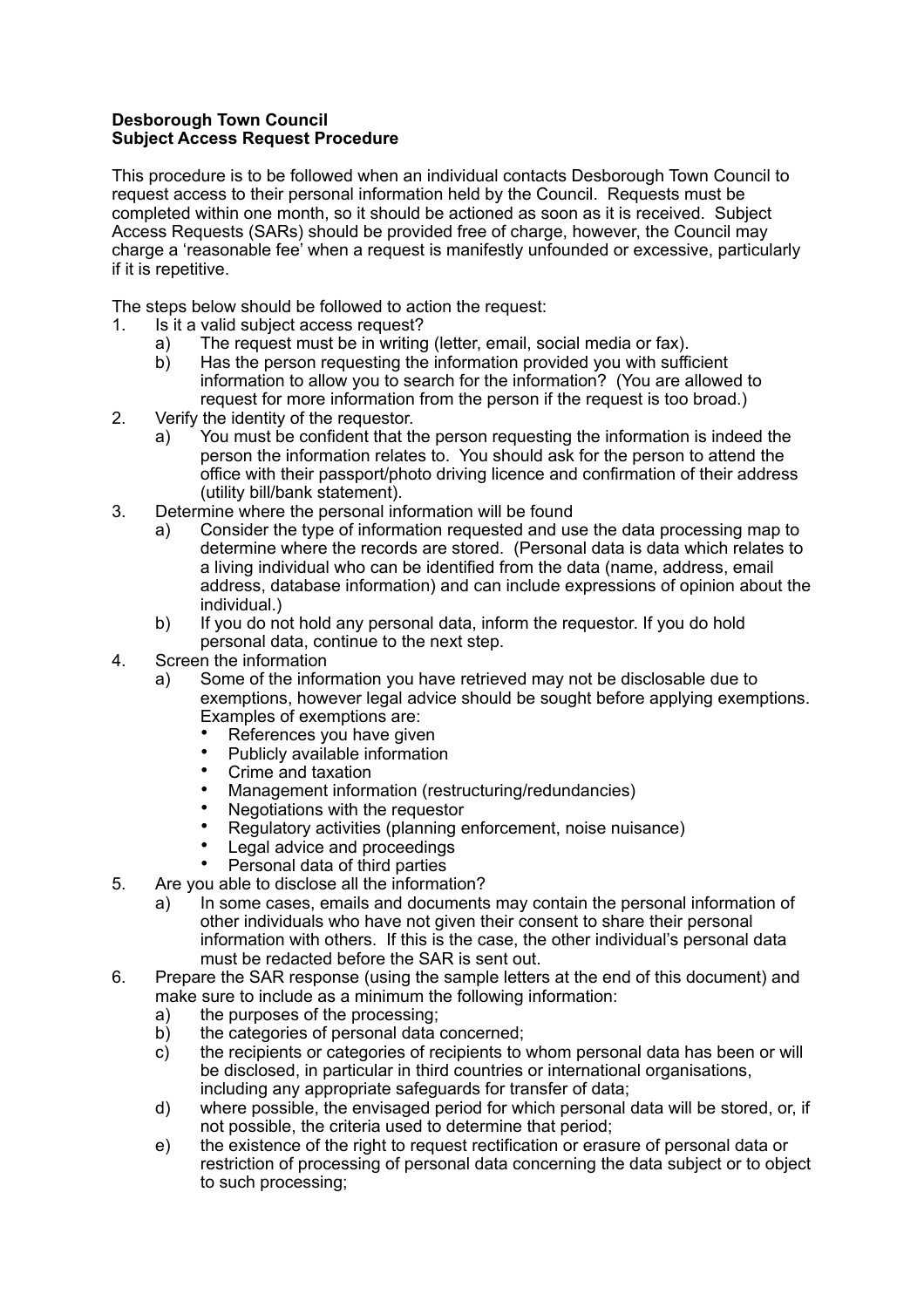- f) the right to lodge a complaint with the Information Commissioners Office ("ICO");
- g) if the data has not been collected from the data subject: the source of such data;
- h) the existence of any automated decision-making, including profiling and any meaningful information about the logic involved, as well as the significance and the envisaged consequences of such processing for the data subject.

Be sure to also provide a copy of the personal data undergoing processing.

All SARs should be logged to include the date of receipt, identity of the data subject, summary of the request, indication of if the Council can comply, date information is sent to the data subject.

#### Sample letters: **Replying to a subject access request providing the requested personal data**

 "[Name] [Address] [Date]

Dear [Name of data subject] **Data Protection subject access request**  Thank you for your letter of *[date]* making a data subject access request for *[subject]*. We are pleased to enclose the personal data you requested. Include 6(a) to (h) above. Copyright in the personal data you have been given belongs to the council or to another party. Copyright material must not be copied, distributed, modified, reproduced, transmitted, published or otherwisemade available in whole or in part without the prior written consent of the copyrightholder.

Yours sincerely"

# **Release of part of the personal data, when the remainder is covered by an exemption**

"[Name] [Address] [Date]

Dear [Name of data subject]

# **Data Protection subject access request**

Thank you for your letter of *[date]* making a data subject access request for *[subject]*. To answer your request we asked the following areas to search their records for personal data relating to you:

**IList the areasl** 

I am pleased to enclose *[some/most]* of the personal data you requested. *[If any personal data has been removed]* We have removed any obvious duplicate personal data that we noticed as we processed your request, as well as any personal data that is not about you. You will notice that *[if there are gaps in the document]* parts of the document(s) have been blacked out. *[OR if there are fewer documents enclose]* I have not enclosed all of the personal data you requested. This is because *[explain why it is exempt]*.

Include 6(a) to (h) above.

Copyright in the personal data you have been given belongs to the council or to another party. Copyright material must not be copied, distributed, modified, reproduced, transmitted, published, or otherwisemade available in whole or in part without the prior written consent of the copyrightholder.

Yours sincerely"